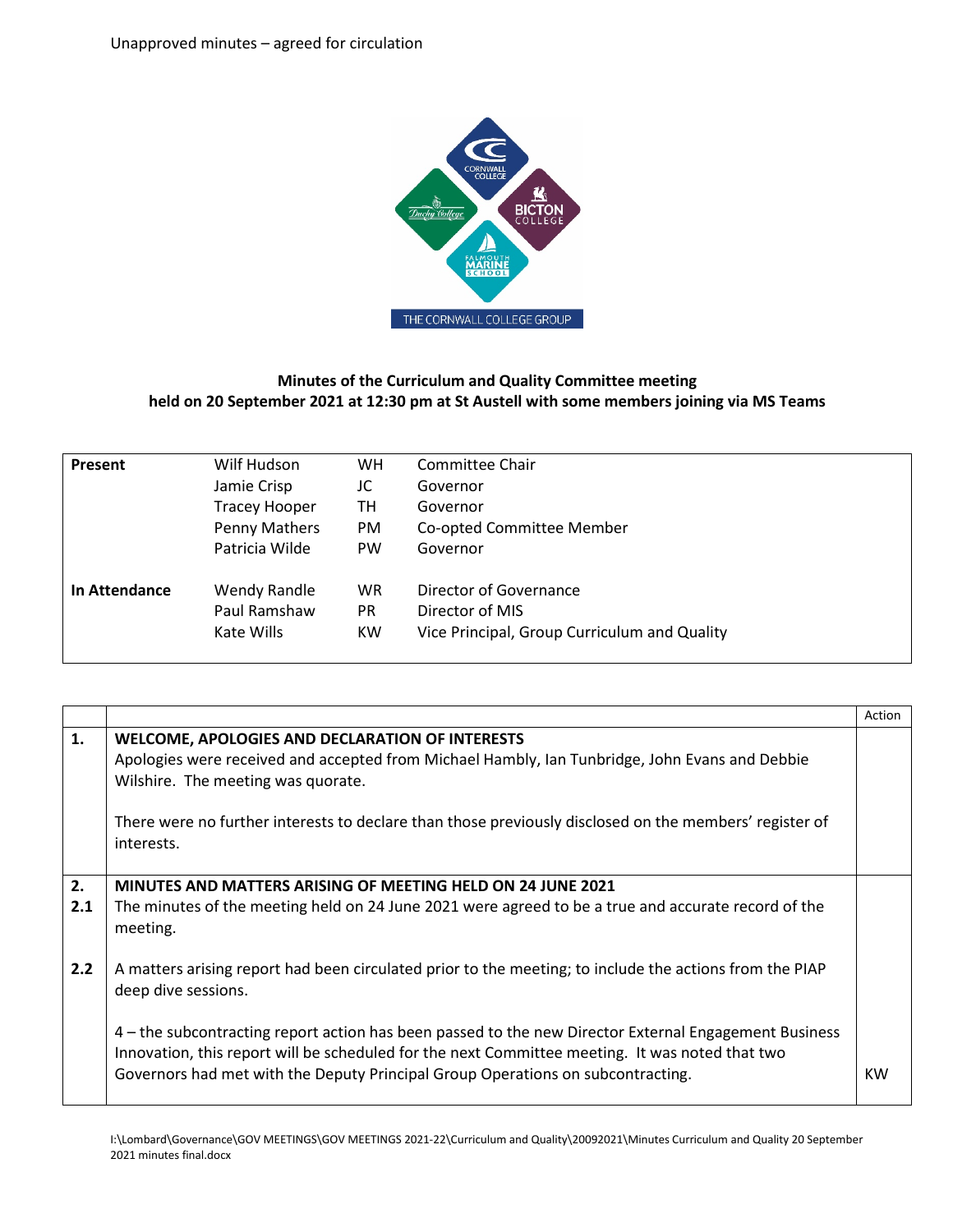|                         | Staff Development Report - in response to the Committee's previous request this report had been<br>prepared and circulated prior to the meeting. It was noted that the staff development programme has<br>been developed using the PIAP and reviews undertaken in the College. All members of the ELT are<br>involved in delivering training with external training commissioned where needed.<br>In response to a Committee member's question it was understood that teaching staff have three years to<br>achieve their teaching qualification, including a year to embed the Award in Education and Training (AET)<br>to complete the diploma.<br>Following a discussion on the Group's policy on English and Maths qualifications held by all staff and the<br>aspiration for all staff to have improved levels of confidence in these subjects, it was agreed that data on<br>staff who hold English and Maths qualifications be presented at the next meeting.<br>In response to a Committee member question on whether the College develop their own teachers, it was<br>understood that although there is internal development and succession planning in place, there is also<br>the need for staff who have external teaching experience or specialisms to join the Group to enhance the<br>team across the Group. A development programme for new teachers and teaching staff who are new to<br>the Group has been commenced in order to ensure support and development for these teachers.<br>Learning Support Practitioners (LSPs) report - in response to the Committee's previous request this<br>report had been prepared and circulated prior to the meeting. The positive impact of recent<br>appointments and the introduction of a market premium for LSPs at Bicton were noted. The impact of<br>accommodation issues on these roles was also noted. A Committee member noted the resource<br>implications in terms of HR and training and development for these roles, whilst the College noted the<br>immediate priority was technology for the LSPs. | <b>KW</b> |
|-------------------------|------------------------------------------------------------------------------------------------------------------------------------------------------------------------------------------------------------------------------------------------------------------------------------------------------------------------------------------------------------------------------------------------------------------------------------------------------------------------------------------------------------------------------------------------------------------------------------------------------------------------------------------------------------------------------------------------------------------------------------------------------------------------------------------------------------------------------------------------------------------------------------------------------------------------------------------------------------------------------------------------------------------------------------------------------------------------------------------------------------------------------------------------------------------------------------------------------------------------------------------------------------------------------------------------------------------------------------------------------------------------------------------------------------------------------------------------------------------------------------------------------------------------------------------------------------------------------------------------------------------------------------------------------------------------------------------------------------------------------------------------------------------------------------------------------------------------------------------------------------------------------------------------------------------------------------------------------------------------------------------------------------------------------------------------------------------------------|-----------|
| $\overline{\mathbf{3}}$ | <b>COMMITTEE TERMS OF REFERENCE</b><br>The Committee Terms of Reference will be circulated via email, the Committee were invited to provide<br>feedback electronically. The TOR would be presented for Board approval at the next Board meeting.                                                                                                                                                                                                                                                                                                                                                                                                                                                                                                                                                                                                                                                                                                                                                                                                                                                                                                                                                                                                                                                                                                                                                                                                                                                                                                                                                                                                                                                                                                                                                                                                                                                                                                                                                                                                                             | WR        |
| $\overline{\mathbf{4}}$ | STUDENT ENROLMENT NUMBERS 2021/21<br>The Director of MIS was welcomed to the meeting to present on the new data dashboard and to provide<br>an update on enrolment numbers for 2020/21.<br>It was reported that the College has achieved 90% of the enrolment numbers target and that they did<br>not expect a significant variation to this figure. As a result, a drop of £3.4m drop in income for 2022/23<br>was predicted. The key area of concern was the St Austell campus and key curriculum areas such as<br>hospitality and catering and hair and beauty. Additionally, numbers had reduced in engineering on some<br>campuses. Following discussion, it was understood that some student numbers may have been impacted<br>by students entering into employment due to the improved job market and that compared to last year<br>there had been less options available to students due to the impact of Covid. It was noted that there are<br>variations across the Group with Duchy Stoke, for example, recruiting well; land based provisions have<br>recruited more strongly than GFE.<br>In response to Committee member question it was noted that the College efforts to improve<br>partnerships with schools and the initiatives in place to generate interest have impacted positively on the<br>number of 14-16 year olds joining the College as part of the Schools Partnership provision.                                                                                                                                                                                                                                                                                                                                                                                                                                                                                                                                                                                                                                                               |           |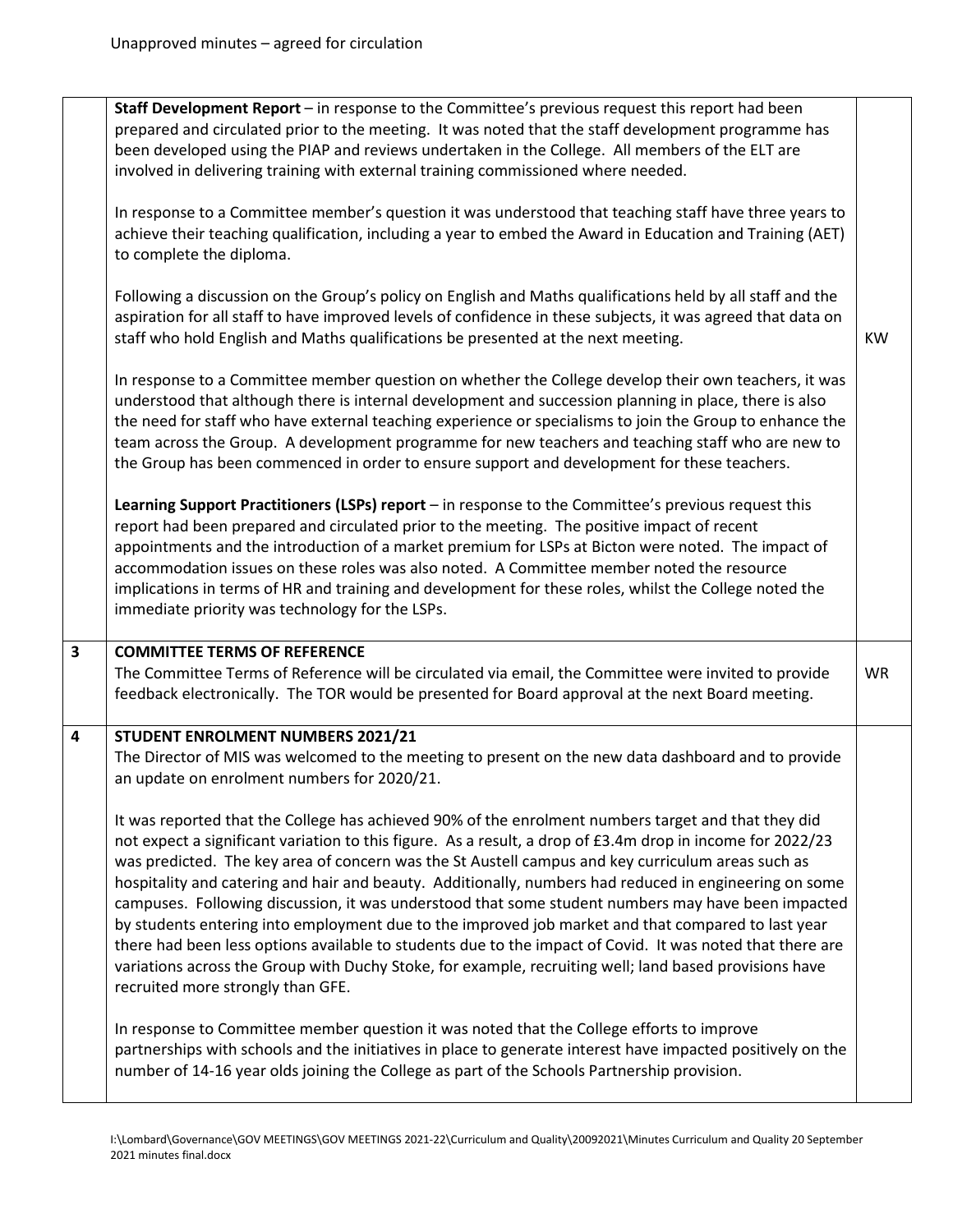|   | In response to a Committee member question data on apprenticeship recruitment was shared. The<br>College have achieved 41% of the target, with numbers increasing and growth expected over the next<br>three months.<br>It was reported that there has been a reduction in HE recruitment, the College has achieved 86% of<br>target which varies across sites. In response to a Committee member question, the impact of lack of<br>suitable accommodation on HE students was noted, along with the impact of Covid on people's life plans<br>and sense of security. An intense induction programme has been implemented at Eden in order to<br>impact on historically poor retention rates.<br>Overall retention was reported at 93.8% with a preliminary figure of 84.6% for overall achievement.<br>The Committee reflected on the poor road approach signage for the St Austell site, KW to feedback to<br>estates regarding this and were informed that student numbers at Truro and Penwith and Callywith were<br>also down against their respective targets.<br>It was noted that there had been a conversation on enrolments at the Finance and Resources                                                                                                                                                                                                                                                                                                         | <b>KW</b>        |
|---|----------------------------------------------------------------------------------------------------------------------------------------------------------------------------------------------------------------------------------------------------------------------------------------------------------------------------------------------------------------------------------------------------------------------------------------------------------------------------------------------------------------------------------------------------------------------------------------------------------------------------------------------------------------------------------------------------------------------------------------------------------------------------------------------------------------------------------------------------------------------------------------------------------------------------------------------------------------------------------------------------------------------------------------------------------------------------------------------------------------------------------------------------------------------------------------------------------------------------------------------------------------------------------------------------------------------------------------------------------------------------------------------------------------------------------------------------------------------------|------------------|
|   | Committee.                                                                                                                                                                                                                                                                                                                                                                                                                                                                                                                                                                                                                                                                                                                                                                                                                                                                                                                                                                                                                                                                                                                                                                                                                                                                                                                                                                                                                                                                 |                  |
| 5 | TCCG RESPONSE TO CURRICULUM DELIVERY RESPONSE TO COVID-19<br>The following points were highlighted;<br>It was reported that there had been 58 positive Covid tests across all sites since the start of term; 10<br>staff and 48 students.<br>The impact of unwell staff was noted.<br>٠<br>Contact with Public Health is only required for a cluster of 5 cases.<br>٠<br>The College are in an enhanced response area and are prepared to move to online delivery if needed.<br>٠<br>Mobile NHS vaccination vans have been allowed access to the campuses.<br>٠                                                                                                                                                                                                                                                                                                                                                                                                                                                                                                                                                                                                                                                                                                                                                                                                                                                                                                            |                  |
| 6 | 2020/21 PRELIMINARY ACHIEVEMENT OUTCOMES<br>A report had been circulated prior to the meeting. The following highlights were noted;<br>Attendance has increased - the impact of DBS music on attendance was noted.<br>Retention at Newquay remains a focus.<br>п<br>The overall learner pass rate is slightly lower than predicted; the achievement rate is likely to improve<br>on last year.<br>Areas of development for English and Maths include basic skills E3 and Level 1 &2. Significant time<br>٠<br>will be spent on the English and Maths plan at the next Committee meeting. Following discussion, it<br>was understood that the decline in outcomes was likely due to curriculum staff being asked to deliver<br>functional skills, the College will revert to specialist English and Maths delivery.<br>Variation in retention at Campus level has closed to 5.6% across the Group.<br>п<br>Strengths in provisions, for example foundation learning and hair and beauty will be shared with<br>п<br>other areas.<br>There is more work to do to close the gap for learners with Education Health Care Plans (EHCP).<br>٠<br>In summary, the impact of the pandemic was noted, yet the College remain confident that they are<br>aware of the areas of focus for improvement. The biggest issue for the College remains the quality of<br>teaching in English and Math. A robust strategy for English and Maths is required and will be monitored<br>by ELT. | KW/<br><b>WR</b> |